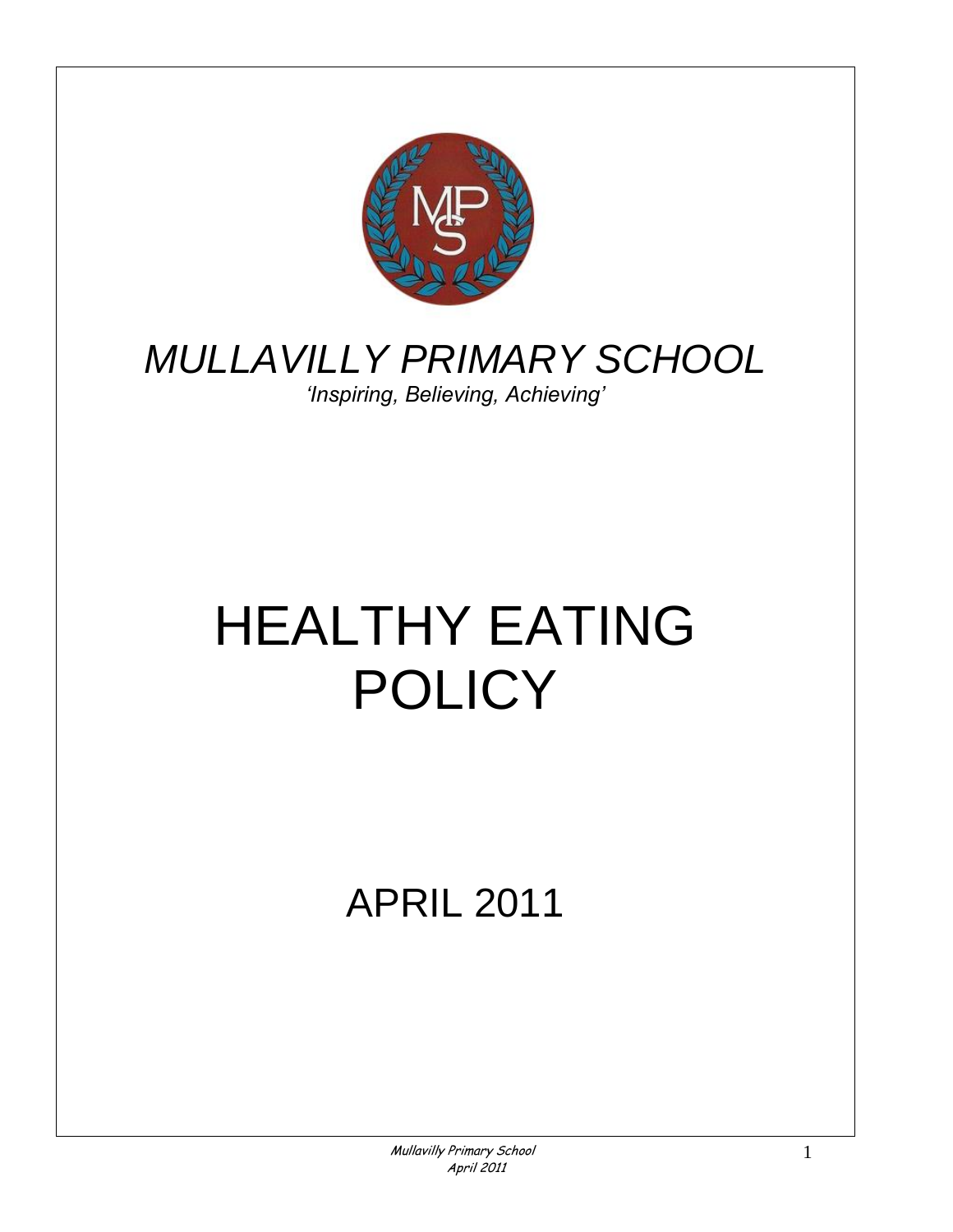# INTRODUCTION

Mullavilly Primary School recognises the important connection between a healthy diet and a pupil's ability to learn effectively and achieve high standards in school. We also recognise the role the school can play, as part of the wider community, to assist pupils in making informed choices about what they eat and drink, and help them to improve their health and fitness by adopting a healthy diet and lifestyle.

#### PURPOSE OF THE POLICY

The purpose of this policy is to provide the principles and objectives for a healthy school community. The policy is adopted in the context of:

- Every Child Matters
- The 'Five-a-Day' campaign
- National statistics drawing attention to concerns about the poor health of many young people
- The relationship between healthy diet and effective learning

**OBJECTIVES** 

The school's objectives are:

- To deliver a curriculum that provides information relating to food, nutrition and fitness and what constitutes a healthy lifestyle.
- To actively encourage fluid intake with an easily accessible water supply throughout the day.
- To make the consumption of food an enjoyable, safe and socialising experience.
- To promote healthy eating for pupils with lunch boxes and encourage a balanced diet.
- To ensure high standards of hygiene.
- To inform the school community about the school's Healthy Eating Policy, including monthly school menus, through our school website.
- To inform the school community about the best practice known with regard to healthy eating so that everyone can support the key messages being given to children at school.

The ECO Co-ordinator, whose remit includes healthy eating and healthy living, is Mrs. P Lowry. The role of the co-ordinator is:

- To ensure that staff and parents are informed about the Healthy Eating Policy, and that the policy is implemented effectively.
- To liaise with external agencies regarding the healthy eating education programme and ensure that all adults who work with children on these issues are aware of the school policy and work within this framework.
- To encourage positive role models amongst the staff by encouraging healthy options for staff 'treats' such as fruit.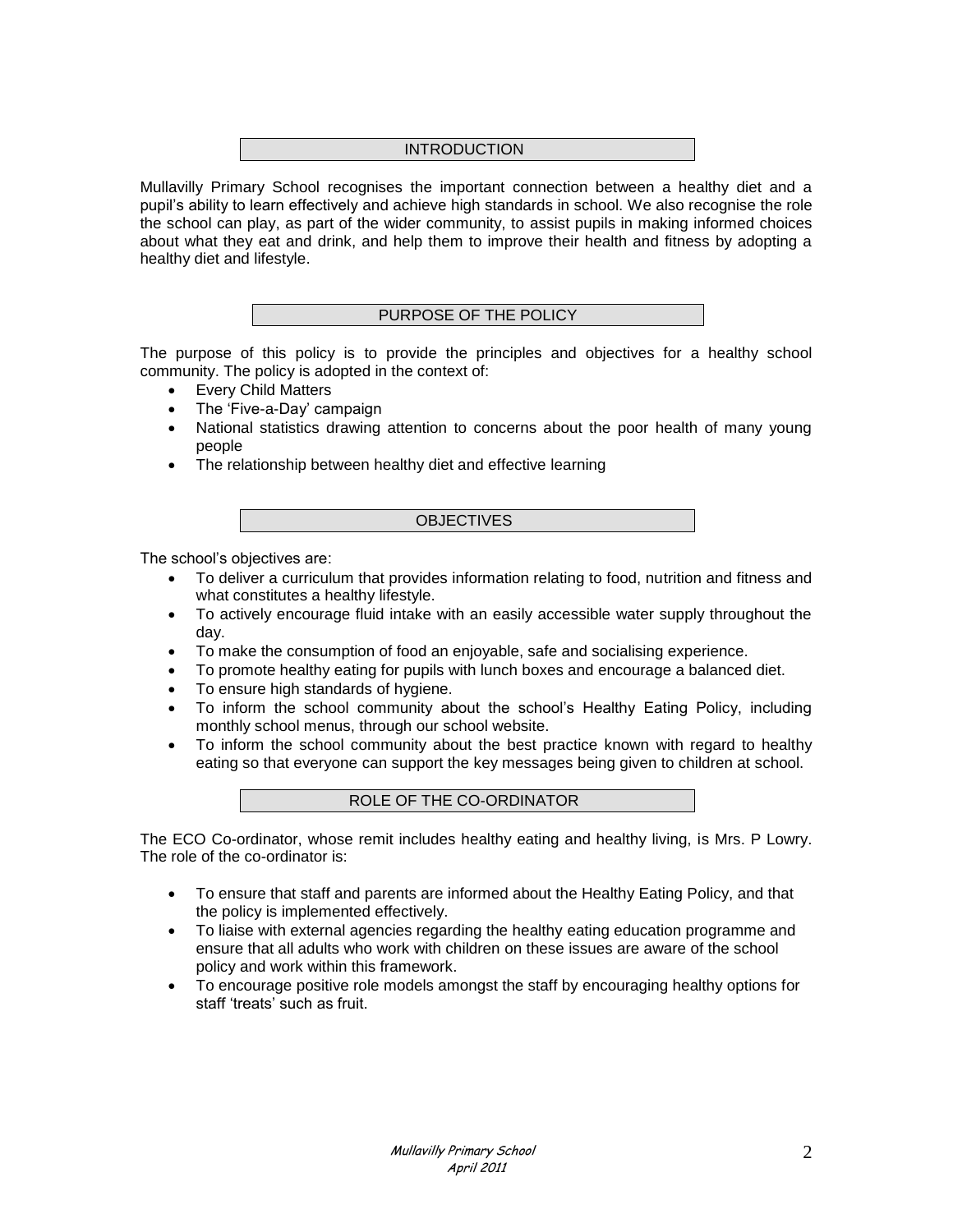#### ROLE OF THE STAFF

- To have a good understanding of the school's Healthy Eating Policy.
- To be good role models for promoting healthy eating e.g. drinking water throughout the day and healthy breaks/ lunches.

# ROLE OF THE PUPILS

The ECO committee has an important role in carrying out an annual environmental review of the school which includes "Healthy Living" and developing an action plan to actively promote a healthy lifestyle.

School Prefects assist the school meals kitchen staff in serving milk during lunch time.

Every pupil is required:

- To bring a filled water bottle to school every day.
- To bring a healthy break (fruit and/or vegetables) every day.

#### ROLE OF THE PARENTS

The school is aware that the primary role model in children's healthy eating education lies with parents. We wish to build a positive and supportive relationship with the parents of children at our school through mutual understanding, trust and co-operation.

- To have a good understanding of the school's Healthy Eating Policy.
- To ensure that every pupil comes to school having eaten a nutritious breakfast.
- To provide a healthy break and a freshly filled water bottle every day.
- To support the school by providing a balanced, healthy packed lunch (where appropriate)
- To adhere to the NUT FREE policy in the school
- To inform the school of any food allergies or relevant medical information.

#### ROLE OF THE GOVERNORS

The Governors are responsible for monitoring the Healthy Eating Policy. The Governors support the Principal in following guidelines from external agencies. Governors inform and consult with parents about the Healthy Eating Policy as required.

#### CURRICULUM

We regard healthy eating education as a whole-school issue, and we believe that opportunities to teach about the importance of living a healthy lifestyle occur throughout the curriculum. The importance of balanced nutrition and healthy food choices is explicitly taught in World Around Us, Physical Education, PDMU lessons and class cookery lessons.

The school has raised vegetable beds and each class has responsibility for planting and harvesting vegetables and salad ingredients which are prepared by our school meals staff, in line with hygiene procedures, and eaten by the pupils during lunch time.

The school runs an after school cookery club, in rotation with other clubs, in line with the healthy eating ethos promoted throughout the school.

Mullavilly Primary is an "ECO School", having been awarded its third Green Flag in June 2010. One of the nine ECO-Schools themes is Healthy Living, which encourages pupils to make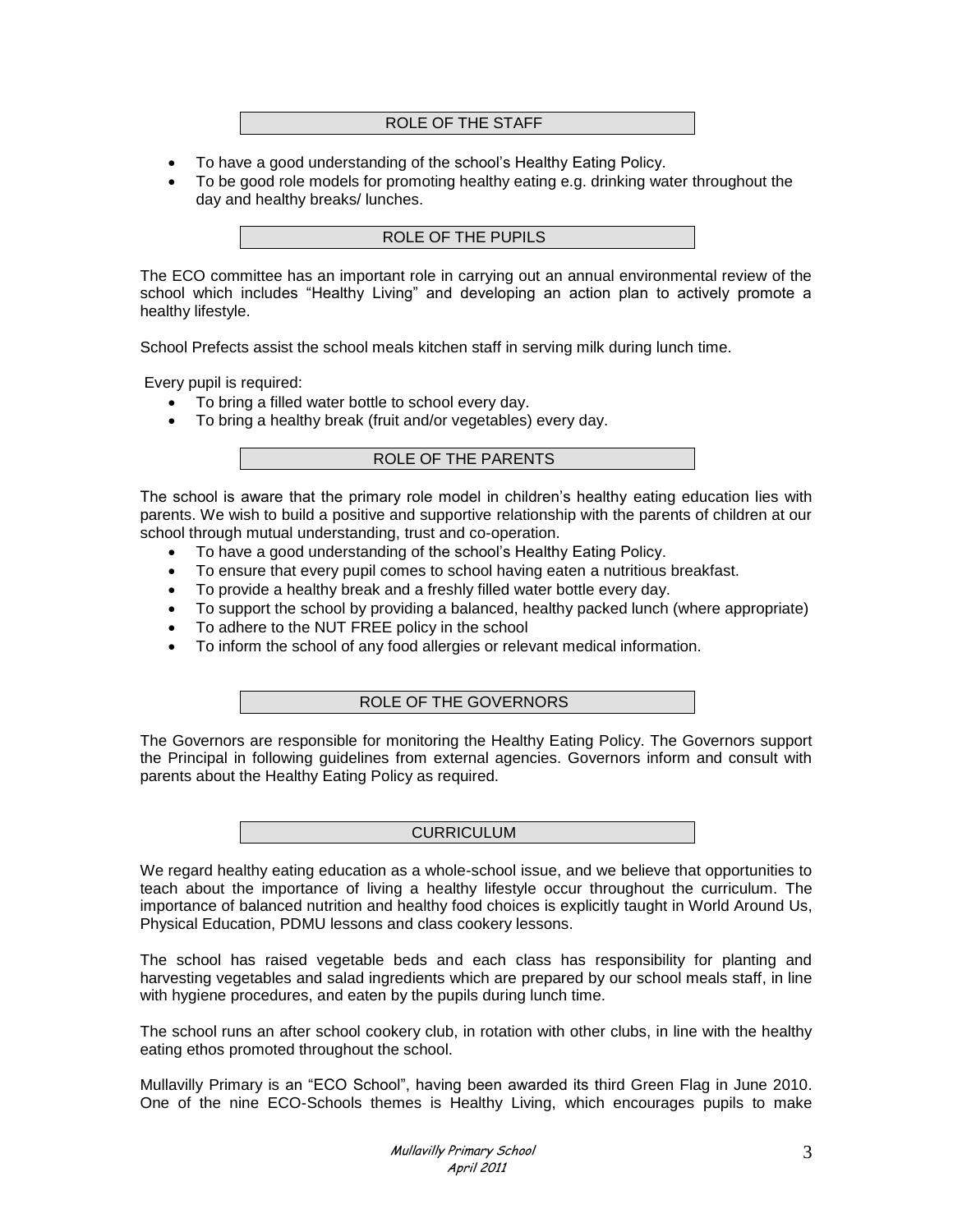healthier food choices and learn about what healthy eating really means. This includes supporting local producers and discussing the use of fair trade products, which brings in an economic/international dimension to World Around Us and PDMU learning. The school has an ECO Code which is displayed in every classroom and the staffroom.

Outside agencies e.g. Health Promotion Agency, PSNI (CASE Programme), Love for Life, Wally and Wise Roadshow are invited into the school on a regular basis to teach children about the importance of a balanced diet and healthy lifestyle.

| <b>DREANS</b><br>____ |
|-----------------------|
|-----------------------|

As Mullavilly Primary School is a "Health Promoting School" we ask that only the following foods and liquids are consumed at breaktime:

**Fruit** Water Dried fruit Nilk Vegetables Vegetable broth/ soup

If your child prefers his/her fruit peeled, this should be done at home and sent to school in a plastic container.

In order to assist parents in providing a healthy break, fresh fruit, which has been prepared by our school cook in accordance with hygiene procedures, is available to purchase from the School Meals kitchen at a cost of 30p.

# WATER PROVISION

All children are required to bring a clearly labelled, plastic water bottle into school every day that can be kept in the classroom so that each pupil can have access to water freely without leaving the classroom. For health & safety reasons, pupils are required to take their drink bottles home each day to be washed and refilled. Jugs of water and beakers are provided in the hall each lunchtime. Mains drinking water is fully accessible to all children in every classroom.

# SCHOOL MEALS

Mullavilly Primary School has its own School Meals kitchen where school meals are prepared on site and take account of the Nutritional Guidelines for Schools. Every month the menu is monitored by the EA Catering Supervisor.

All children receive a menu detailing the content of school meals for the month ahead and this is sent home for parents and children to discuss meal choices. A copy of the school menu for the month is placed on the school's web-site at [www.mullavillyps.co.uk](http://www.mullavillyps.co.uk/)

The dining room is well staffed with two supervisors and older pupils who assist the children in a variety of ways such as cutting up food for the younger children and keeping table surfaces clean and tidy. The tables and chairs allow for the pupils to sit in friendship groups promoting the idea that lunch times are a happy, social occasion. A well stocked salad bar, often using produce that the children have grown in the school vegetable beds, is available regularly for the children to help themselves. Milk and bread is available to the pupils every lunchtime.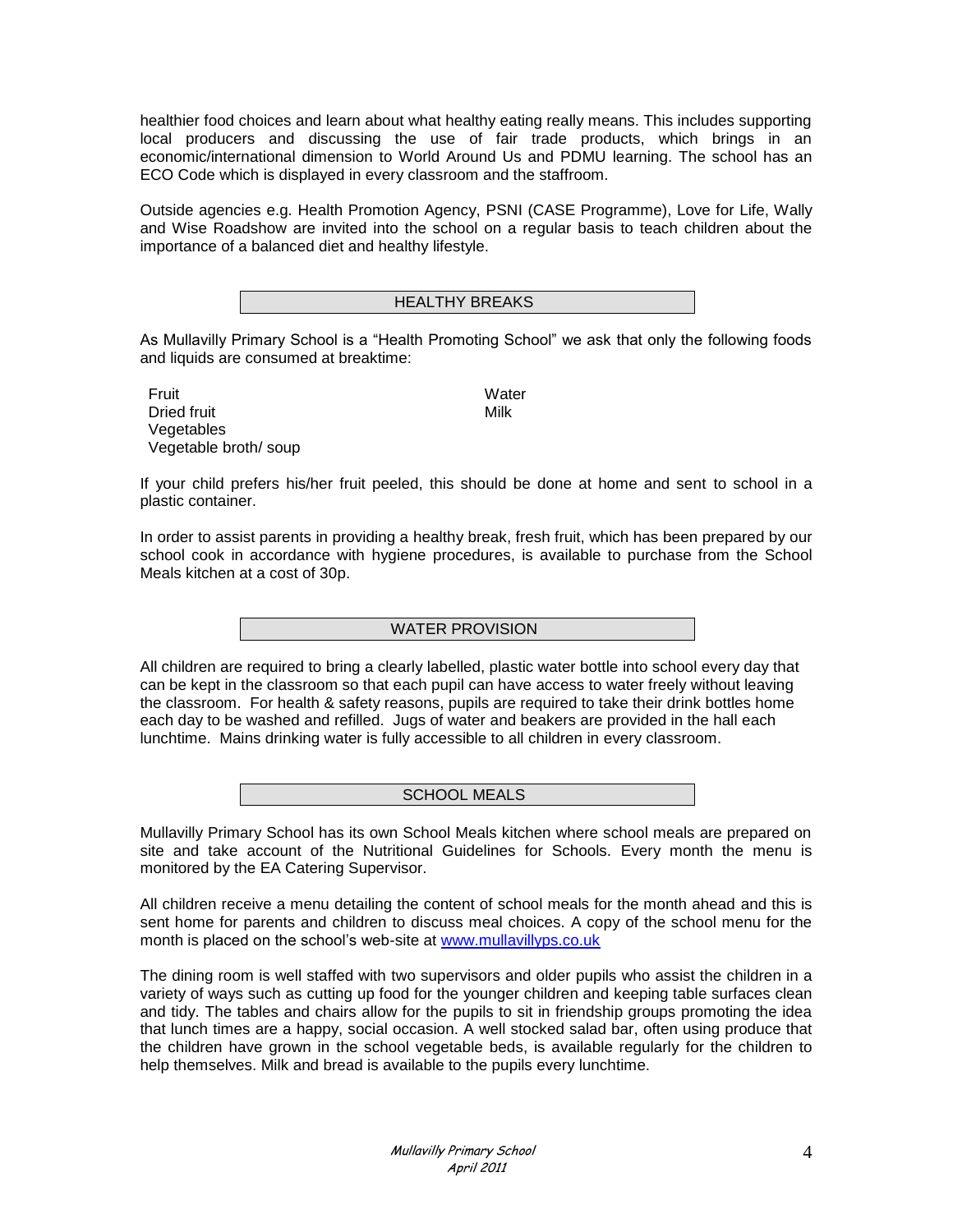Children will be encouraged to develop good eating skills and table manners at lunch time and will be given plenty of time to eat. The agreed rules for 'LUNCHES' are as follows:

**L**ine up quietly. **U**se good manners **N**o walking around **C**hat quietly **H**ave respect **E**veryone takes responsibility **S**tack your plates

#### PACKED LUNCHES

Pupils' lunch boxes should offer balanced nutrition. Across a week parents are encouraged to offer a variety of healthy foods in accordance with the Lunchbox Guidance leaflet issued by the Public Health Agency. The Guidance recommends a balanced selection of foods which include mainly unrefined carbohydrates e.g. bread, pasta, fruit and vegetables (a 'healthier treat' such as a slice of cake or fruit loaf, mini fruit muffin, plain bun, sugar-free jelly pots and yoghurts or pots of custard cake is acceptable occasionally as part of a balanced diet).

Lunchtime supervisors and/or school Principal will reward those children who have a 'healthy' lunchbox with a school sticker.

#### **We do not allow:**

- Chewing gum
- Fizzy drinks
- Nuts (due to allergies)

#### **We strongly discourage children to eat, as part of their packed lunch:**

- Sweets
- Chocolate
- Crisps

SPECIAL TREATS

As part of the behaviour programme run throughout the school, some teachers may, on occasions, reward good behaviour/ work with a small sweet/ chocolate.

Birthdays and special events e.g. Christmas parties, are also times where food contributes to a sense of celebration and sharing. On these occasions foods other than fruit or vegetables may be offered, but the staff will remind the children that this is an 'occasional' treat and not 'everyday food'.

#### ALLERGIES

The school community is aware of the possibility of food allergies within the school population, particularly nut allergies.

Parents or carers of children who are on special diets for medical or religious reasons, or who have allergies, are asked to provide as much information as possible about which foods are suitable or foods which must be avoided on the Pupil Data Collection Form.

Mullavilly Primary School is a **NUT FREE SCHOOL**. We request that no nuts or related products are brought into school for your child's break or packed lunch. Your agreement and compliance with this request could prevent a life-threatening situation from developing.